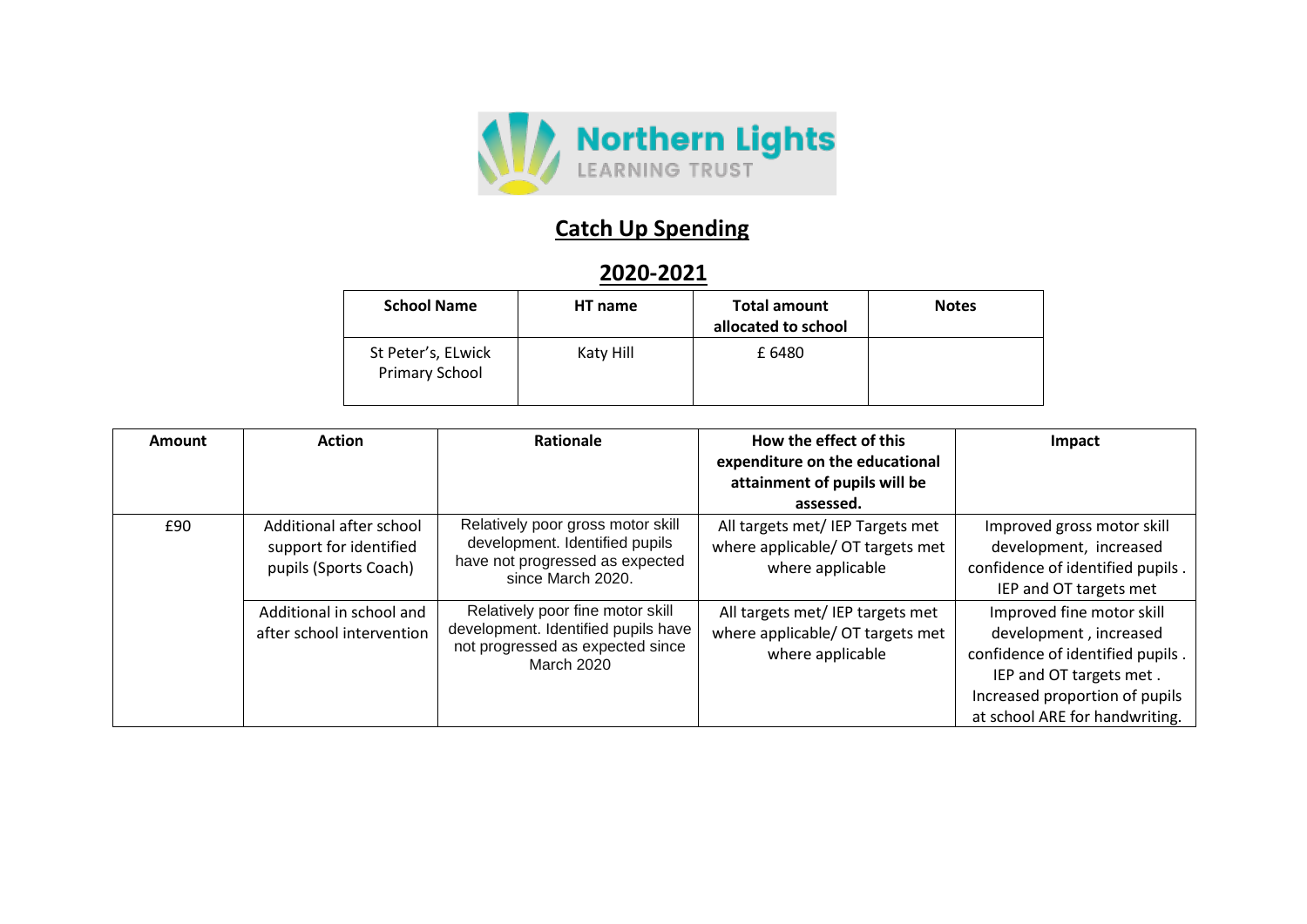| £1930 | Additional in-school and  | 'Return to school assessments'       | Improved reading standardised    | Increased proportion of pupils   |
|-------|---------------------------|--------------------------------------|----------------------------------|----------------------------------|
|       | after school intervention | clearly evidence that identified     | scores from exit data.           | at ARE for reading and working   |
|       |                           | pupils' reading had deteriorated or  | Improvement in Accelerated       | within the appropriate ZPD for   |
|       |                           | very little reading has taken place. | <b>Reader STAR Assessments</b>   | their age/book band.             |
|       | Additional in-school and  | 'Return to school assessments'       | Improvement in arithmetic scores | Improved arithmetic scores and   |
|       | after school intervention | clearly evidence that identified     | from exit data.                  | fluency. Increased proportion of |
|       |                           |                                      |                                  | pupils with a standardised score |
|       |                           |                                      |                                  | of 100 + in mathematics.         |

|       |                                                                      | pupils' arithmetic had deteriorated<br>or pace had decreased                                                                                                            |                                                                                                                                                                                                                                                                                                                                                     |                                                                          |
|-------|----------------------------------------------------------------------|-------------------------------------------------------------------------------------------------------------------------------------------------------------------------|-----------------------------------------------------------------------------------------------------------------------------------------------------------------------------------------------------------------------------------------------------------------------------------------------------------------------------------------------------|--------------------------------------------------------------------------|
| £1930 | Additional 'in-school'<br>intervention                               | 'Return to school assessments'<br>clearly evidence that identified<br>pupils' recall of multiplication and<br>division facts had deteriorated or<br>pace had decreased. | 100% of pupils to be green on<br>'heat maps' for their allocated<br>tables.<br>100% (other than those with<br>identified needs) at ARE for<br>multiplication and division<br>objectives<br>100% of Y4 pupils (other than<br>those with identified needs) to<br>pass MTC 2021. Those with<br>identified needs to meet their<br>personalised targets. | Increased number of pupils at<br>ARE for multiplication recall<br>(TTRS) |
|       | Additional in-school and<br>after school intervention<br>(Plus Time) | 'Return to school assessments'<br>clearly evident that pupils ARE in<br>'telling the time' had stagnated or<br>deteriorated.                                            | Entry and Exit data of ARE<br>Socrative 'time' assessments                                                                                                                                                                                                                                                                                          | Increased number of pupils at<br>ARE for telling the time                |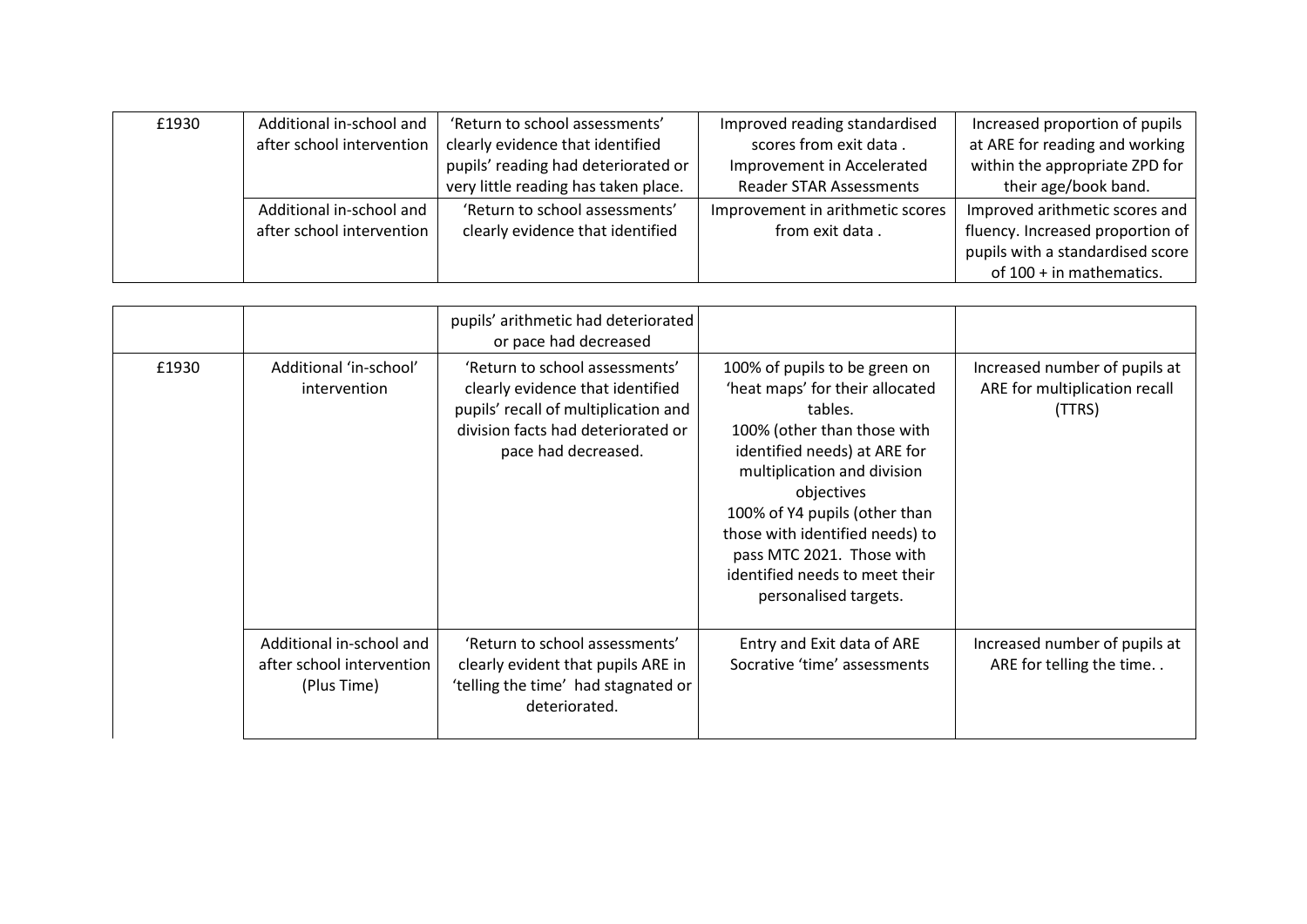|       | Additional 'in-school' and<br>'after school' writing<br>conferences                                        | 'Return to school assessments'<br>clearly evident that pupil's writing<br>had deteriorated or very little<br>writing at length had taken place. | Identified pupils meeting targets<br>and/or ARE                                                                                                       | Increased number of pupils at<br>ARE for writing and writing at<br>length and with pace.<br>Increased number of pupils<br>meeting individual target card<br>targets. |
|-------|------------------------------------------------------------------------------------------------------------|-------------------------------------------------------------------------------------------------------------------------------------------------|-------------------------------------------------------------------------------------------------------------------------------------------------------|----------------------------------------------------------------------------------------------------------------------------------------------------------------------|
| £1930 | Additional in-school and<br>after school intervention.<br>Implementation of 1:1<br><b>RWI</b> intervention | 'Return to school assessments'<br>clearly evidence that identified<br>pupils' phonics knowledge had<br>stagnated and at times<br>deteriorated.  | Identified pupils to be at the<br>expected levels for phonics<br>Y2 and Y1 pupils (other than SEND<br>pupils) to pass phonics check by<br>Summer 2021 | Increased proportion of pupils<br>at the correct point on the<br>phonics programme.<br>Increased proportion passing<br>non statutory phonics check                   |
| £300  | In school intervention $-$<br>'WellComm' Programme                                                         | Assessment of Language and<br>Communication using the<br>Language Assessment Tool<br>identified pupil needs.                                    | Successful completion of<br>Welcomm Programme.                                                                                                        | Increased proportion meeting<br>ELG for Speaking and Listening<br>and Communication (non<br>statutory but in school<br>moderation)                                   |
| £300  | 1:1 Programme<br>'Marvellous Me'<br>Small group Commando<br>Joe groups (1 term)                            | SEMH needs of identified pupils has<br>increased since March 2020<br>linked to specific COVID home<br>related incidents                         | Children have a range of strategies<br>to apply when feeling anxious and<br>worried and have increased<br>resilience.                                 | Successful Completion of<br>Marvellous Me programme.<br>'Proud of Me' Books and pupil<br>interviews evidence increased<br>self esteem and reduced<br>anxiety.        |

Applications:

Applied for 3<sup>rd</sup> Space Learning Maths Tutoring Programme - pupils who are eligible must have a social worker and be in Y6 or Y1. No pupils eligible.

Applied for Literacy Family Intervention. Pupils who are eligible must have had a social worker and be in R and Y1. 3 pupils eligible. Awaiting decision

**Evidence Informed Programmes:**